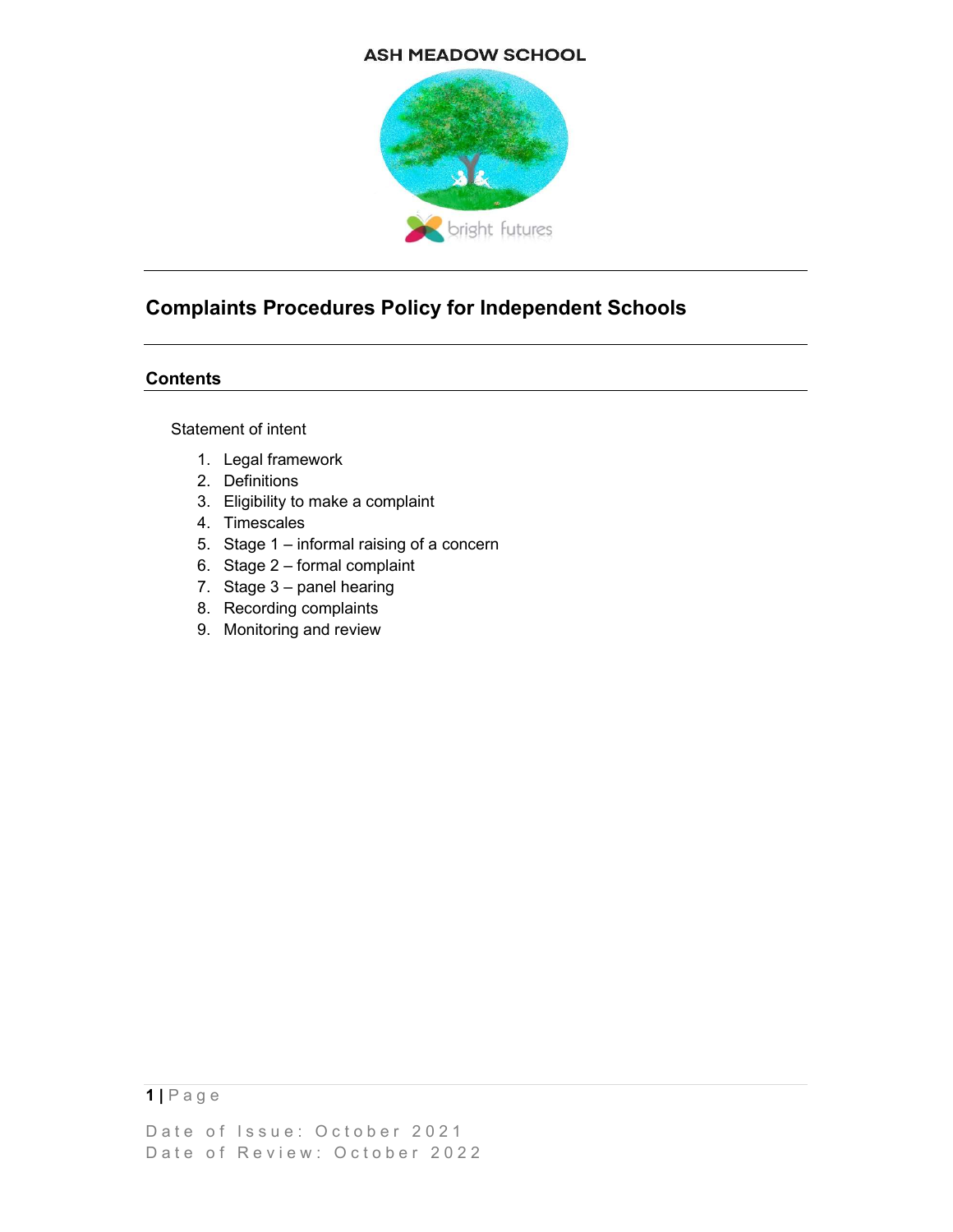# Statement of intent

Ash Meadow School aims to resolve all complaints at the earliest possible stage and is dedicated to ensuring all complaints are managed sympathetically and efficiently.

Any complaint or concern will be taken seriously, whether formally or informally, and the appropriate procedures will be implemented. This policy has been created to deal with any complaint against a member of staff, or the school as a whole, relating to any aspects of the school or the provision of facilities or services.

The school will ensure the complaints procedure is:

- Easily accessible and publicised on the school's website.
- Simple to understand and put into practice.
- Impartial and fair to all parties involved.
- Respectful of confidentiality duties.
- Continuously under improvement, using information gathered during the procedure.
- Fairly investigated, by an independent person when necessary.
- Used to address all issues to provide appropriate and effective responses where necessary.

# $2 | P \n a \n g \n e$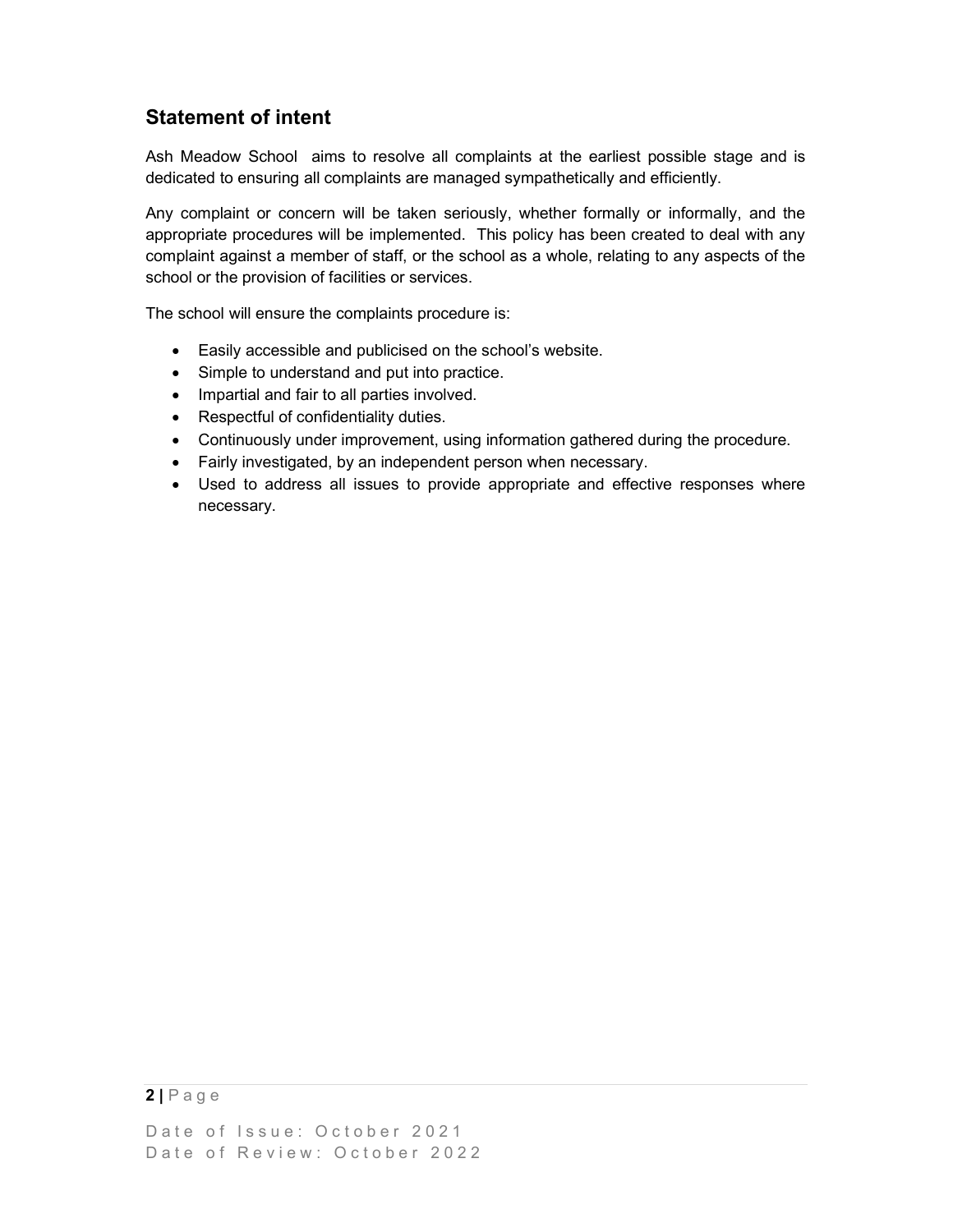## 1. Legal framework

This policy has due regard to legislation including, but not limited to, the following:

- Education and Skills Act 2008
- The Education (Independent School Standards) Regulations 2014
- Equality Act 2010
- The UK General Data Protection Regulation (UK GDPR)
- Data Protection Act 2018
- Freedom of Information Act 2000

This policy also has due regard to related guidance including, but not limited to, the following:

DfE (2019) 'The Independent School Standards'

This policy will be implemented in accordance with the following school policies:

- Records Management Policy
- Grievance Policy

#### 2. Definitions

For the purpose of this policy:

- A "complaint" can be defined as 'an expression of dissatisfaction' towards the actions taken or a perceived lack of action taken.
- A "concern" can be defined as 'an expression of worry or doubt' where reassurance is required.
- "Complainants" are those who have raised a concern or a complaint.
- $\bullet$  A "grievance" is an issue raised by a member of staff where they feel the school has not implemented a policy or process fairly or properly. Grievances will be dealt with in line with the school's Grievance Policy.
- For the purpose of this policy, concerns will be classed and addressed as complaints.
- For the purpose of this policy, "days" relate to school days.

# 3. Eligibility to make a complaint

Parents (including individuals with parental responsibility) of students currently being educated at the school are able to make a complaint in line with this policy.

All complaints will be treated seriously and confidentially. Parents will be assured that their children will not be penalised if they raise a complaint.

This policy does not cover complaints made by the following:

• Parents of students who have left voluntarily or as a result of being excluded (expect where the complaints process was started when the student was still being educated at the school)

#### $3 | P a q e$

Issue date: September 2021 Review date: September 2022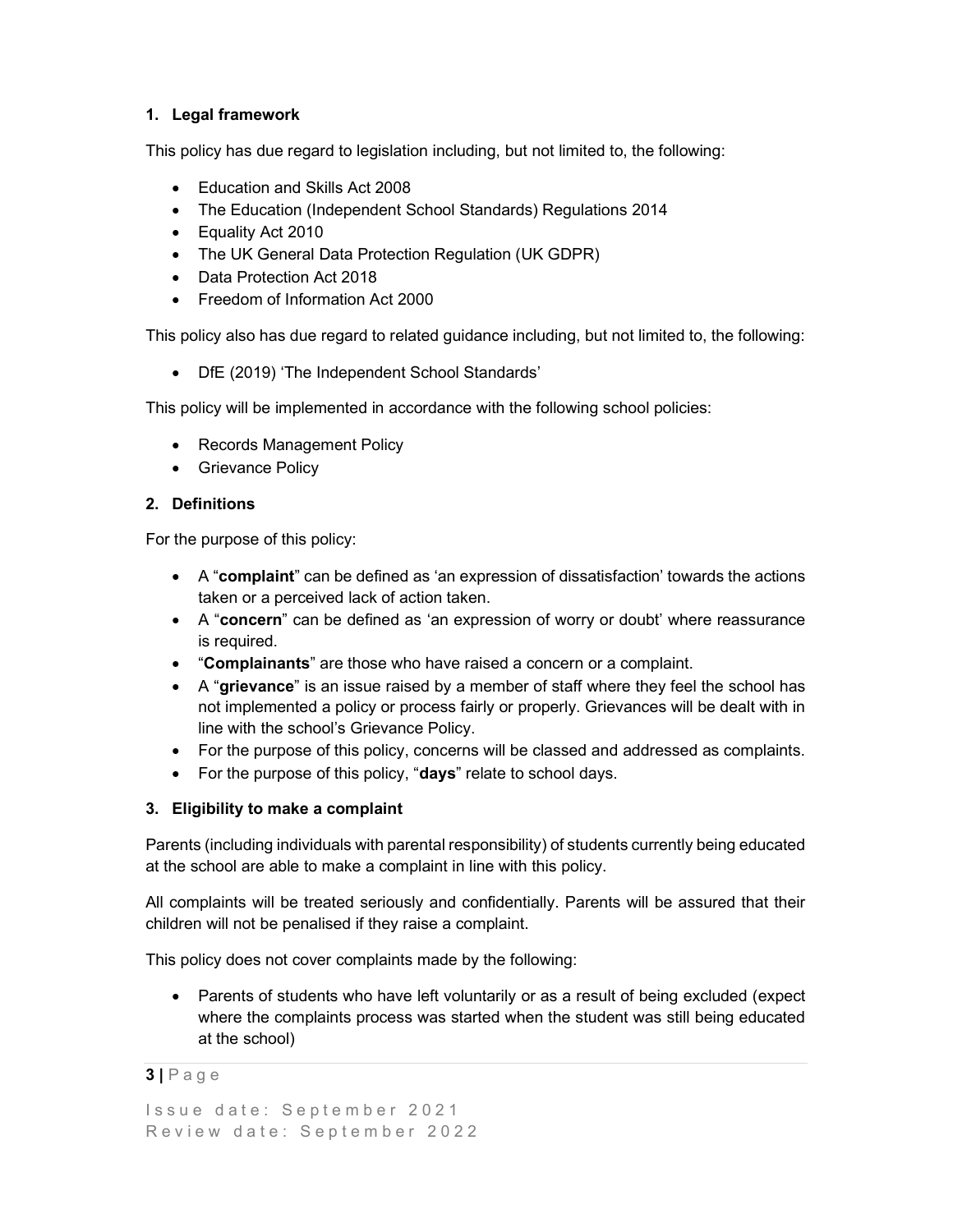- Students
- Prospective students and their parents, and the failure to admit such students

#### 4. Timescales

Complaints are expected to be made as soon as possible after an issue arises to ensure the issue is addressed in an appropriate timescale.

The school upholds a **three-month** time limit in which a complaint can be lodged following an incident. Complaints made outside this time limit will not be automatically refused and exceptions will be considered.

Timescales for managing complaints at specific stages are outlined in the relevant sections of this policy. In the case of any timescales changing, all parties involved will be informed of the changes in a timely manner.

## 5. Stage 1 – informal raising of a concern

The school expects that most concerns can be resolved informally.

Concerns should be raised initially as follows:

- Educational issues raise the concern with the relevant teacher. The concern will be passed to a more senior member of staff if appropriate.
- Pastoral care raise the concern with the head of school.
- Behaviour raise the concern with the staff member who imposed the behaviour sanction.
- Financial matters raise the concern with the head of school.
- Other concerns raise the concern with the head of school.
- Concerns regarding the head of school raise the concern with the chair of the proprietorial body.

A complaint may be made in person, by telephone or in writing. A written record will be kept of all concerns and the date on which they were received. A concern provided in writing will be acknowledged by telephone or in writing within 2 working days of receipt during term time and as soon as practicable during school holidays.

If the concern is not resolved within 5 working days or, in the event that the complainant is not satisfied with the response to their concern, the complainant will be advised to proceed in accordance with stage 2 of this procedure.

#### 6. Stage 2 – formal complaint

The complainant should submit their complaint in writing to the head of school. The complaint will be acknowledged by telephone or in writing within 2 working days of receipt during term time and as soon as practicable during school holidays, indicating that action is being taken and the likely timescales.

#### $4$  | P a g e

```
Date of Issue: October 2021
Date of Review: October 2022
```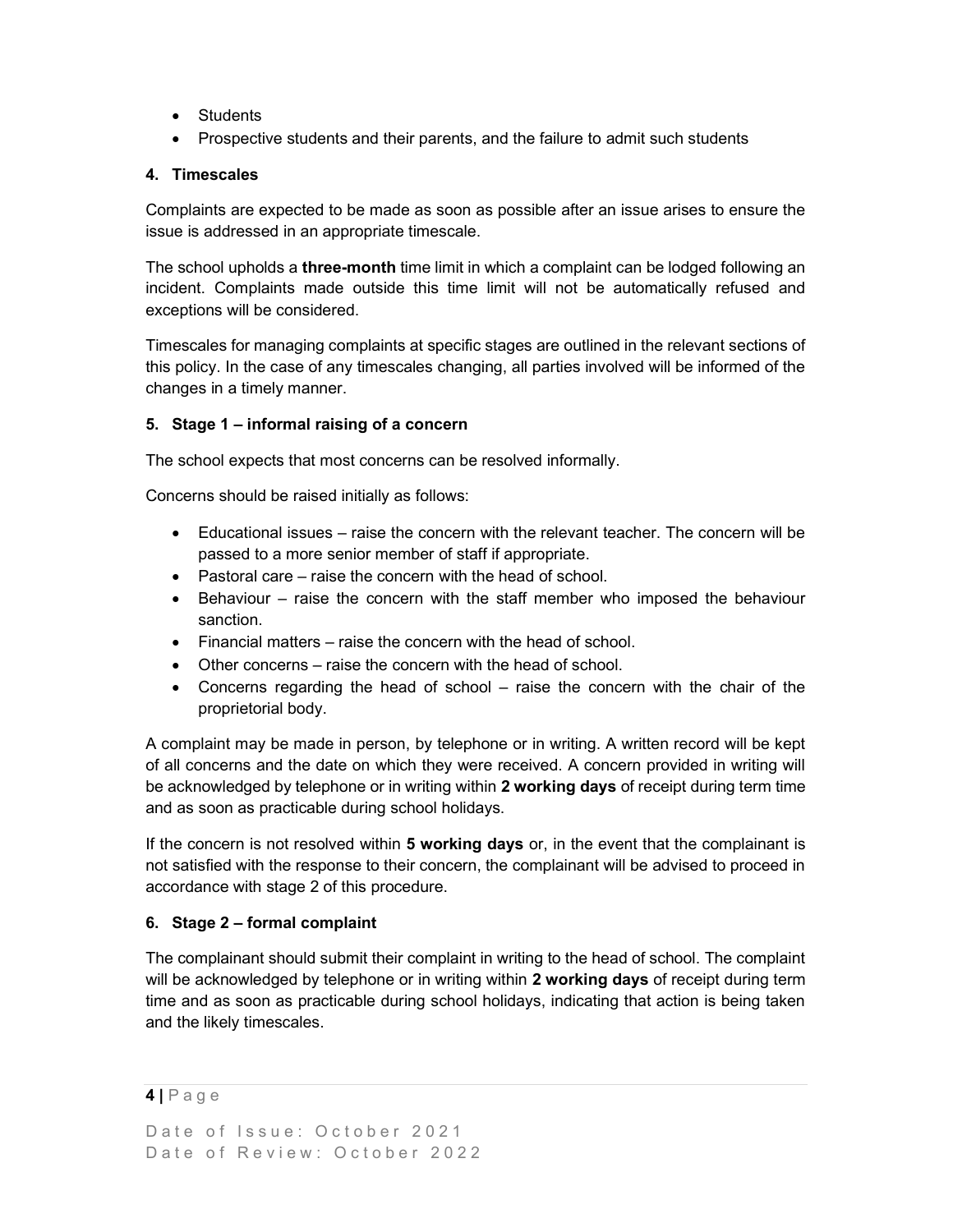The head of school will meet with the complainant within 5 working days of acknowledging receipt of the complaint to discuss the matter. If the complaint is about the head of school, the discussion will take place with the chair of the proprietorial body.

During the meeting, the head of school will attempt to reach a resolution; however, it may be necessary for further investigations to be carried out by the head of school or another designated member of staff. If the complaint is about the head of school, the chair of the proprietorial body will arrange any necessary investigations.

Written records will be kept of all meetings and other communications held in relation to the complaint.

Once all facts are established, the head of school will inform the complainant of their decision and their reasoning in writing.

If the complaint is about the head of school, the chair of the proprietorial body will inform the complainant of their decision and their reasoning in writing.

The complainant will be informed of the decision within 10 working days from the receipt of the complaint. Where there are exceptional circumstances resulting in a delay, the complainant will be notified of this and informed of the new timescales as soon as possible.

If the complainant is not satisfied with the outcome suggested, they will be advised to proceed to stage 3 of this procedure.

#### 7. Stage 3 – panel hearing

Where a complaint cannot be resolved during stage 2, a hearing before a panel appointed by or on behalf of the school's proprietor will be arranged.

The panel will consist of at least three people who were not directly involved in the matters detailed in the complaint. One panel member will be independent of the management and running of the school – this means they are not a member of the school's workforce or proprietorial body and are not otherwise involved in the management of the school, e.g. a solicitor who regularly acts for the school.

A hearing will be scheduled to take place as soon as practicable and normally within 10 working days. Reasonable arrangements will be made to ensure the complainant can attend the panel hearing. If the complainant does not exercise the right to attend the panel hearing, the hearing will still be held.

The complainant will be informed that they are able to be accompanied at the hearing if they wish; however, legal representation will not normally be appropriate.

The right for a parent to be accompanied at a panel hearing does not confer a right on a parent to have a legal representative make representations on their behalf at a hearing, but the school will decide whether to allow this on a case-by-case basis.

#### $5|$  P a g e

Date of Issue: October 2021 Date of Review: October 2022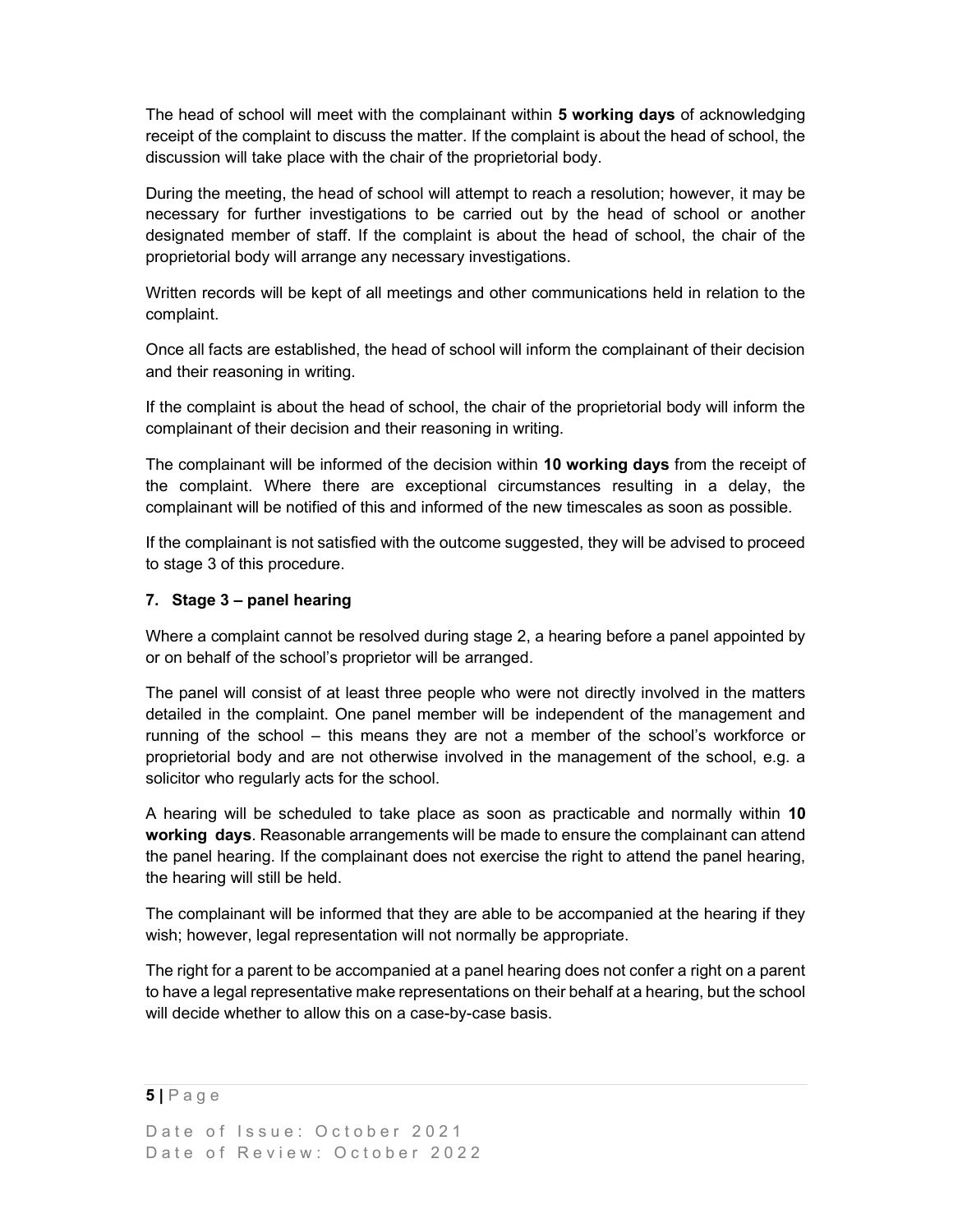If the panel deems it necessary, it may require that further details of the complaint or any related matters be supplied in advance of the hearing. Copies of such information will be supplied to all parties no later than 5 working days prior to the hearing.

After considering all of the relevant facts, the panel will make findings and recommendations. The decision, findings and recommendations will be provided to the complainant in writing within **5 working days** of the hearing. A copy of the decision, findings and recommendations will be sent to, where relevant, the person complained about, the head of school and the chair of the proprietorial body.

The decision of the panel will be final and the completion of stage 3 represents the conclusion of the school's complaints procedure.

If it is found that the school has not met its requirements in relation to managing complaints because of the way a particular complaint has been handled, the Secretary of State has no power to compel the school to alter its decision on that complaint, only to take regulatory action designed to address the failure to meet the complaints standard, so that future complaints are dealt with properly.

## 8. Recording complaints

A written record will be kept of any complaint made, detailing:

- Whether the complaint was resolved following an informal route, formal route or panel hearing.
- Actions taken by the school as a result of the complaint (regardless of whether the complaint was upheld).

Additional records may be kept containing the following information:

- The date the issue was raised
- The name of the complainant and, where relevant, their child
- A description of the issue
- Records of all the investigations
- Witness statements
- The name of the staff member responsible for handling the issue at each stage
- Copies of correspondence on the issue

Correspondence, statements and records relating to individual complaints will be kept confidential except where the Secretary of State or a body conducting an inspection under section 109 of the Education and Skills 2008 Act requests to access them.

#### 9. Monitoring and review

This policy will be reviewed annually. The next scheduled review date of this policy is October 2022.

#### 6 | P a g e

```
Date of Issue: October 2021
Date of Review: October 2022
```